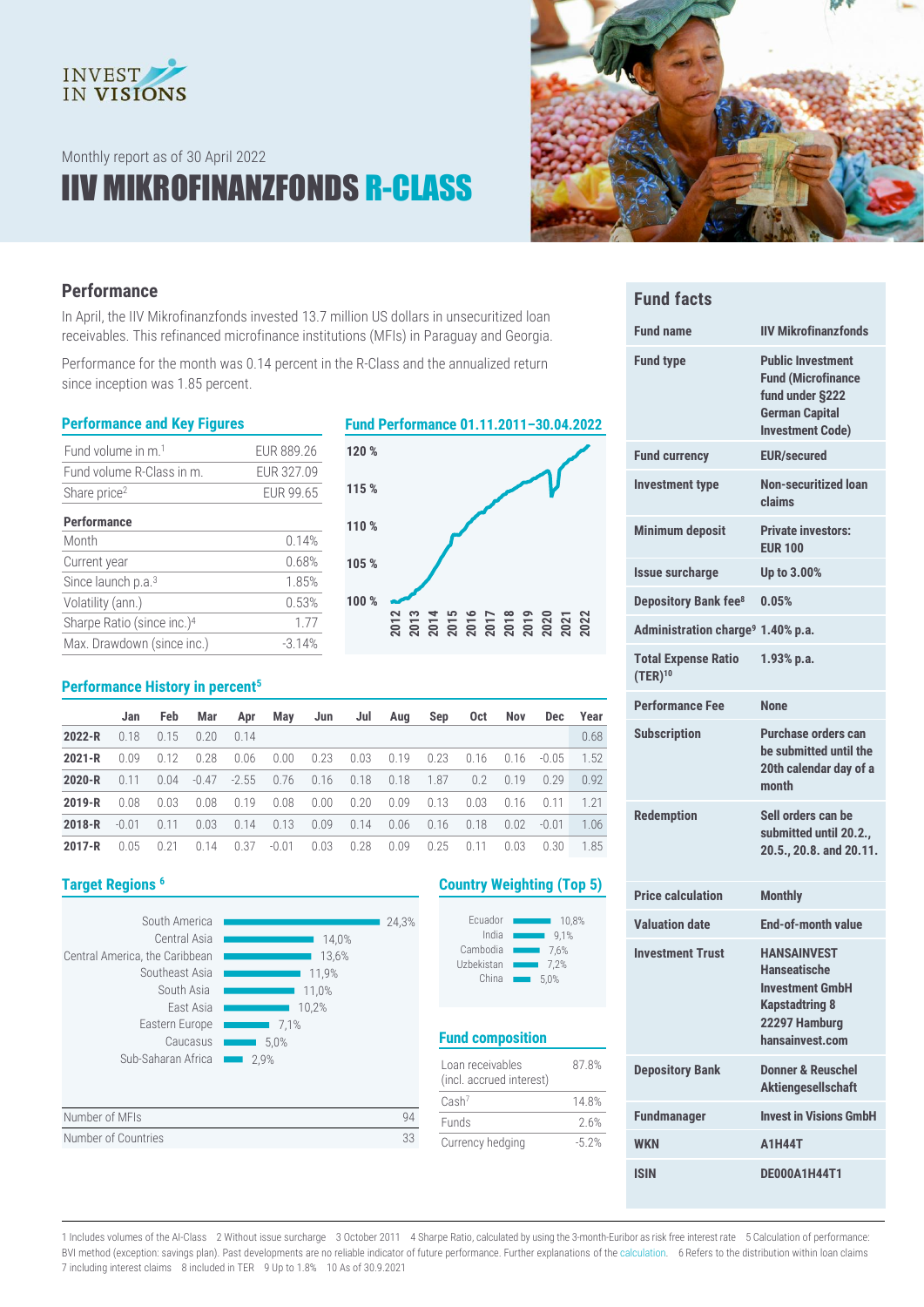# **Market Overview: Nigeria**

The Federal Republic of Nigeria is a federal state in West Africa. The capital of the country is Abuja. Nigeria borders the Atlantic Ocean and the countries of Cameroon, Chad, Niger and Benin. With a population of over 200 million, Nigeria is the most populous country in Africa and ranks sixth in the world in terms of population. This also explains the great cultural diversity with over 500 different languages spoken. The official language is English.

Nigeria is the largest economy in Africa. After the outbreak of the Corona pandemic and the drop in oil prices initially had a significant negative impact on the Nigerian economy in 2020, the International Monetary Fund even adjusted its growth forecast for 2021 from 1.5 percent of gross domestic product to a real increase of 2.7 percent. However, the growth is still not sufficient to enable a significant improvement in living conditions for more than half of the population living in poverty. This is because despite stable economic growth and a gross domestic product per capita of USD 2,101, the latter is extremely unevenly distributed among the population. This has its origins in the corruption that still dominates the country: The political leadership has been enriching itself through corruption for decades, while the unemployment rate stands at 33 % (2020), according to the National Bureau of Statistics. In addition, most of the working population is employed in the informal sector.

Advans Nigeria is a leading microfinance bank with a national license from the Central Bank of Nigeria (CBN). Since its establishment in February 2013, it has built a strong client base. As a member of the Advans Group, an international group of financial institutions, Advans provides customized financial services to micro-, small and medium enterprises and individuals. Anna Olaiya operates a fabric store in Nigeria and was able to rebuild her store after the lockdown caused by the Corona pandemic with a second loan from Advans. Both the second loan and the reduction in monthly repayment installments helped Anna Olaiya meet the needs of her customers and continue to grow her business.

### **Sector Shares<sup>11</sup>**

| Services      | 40% | Number of microentrepreneurs | 595.587          |
|---------------|-----|------------------------------|------------------|
| Agriculture   | 21% | Of which women               | 80%              |
| Manufacturing | 12% | Of which men                 | 20%              |
| Others        | 27% | Average loan amount          | <b>USD 1.151</b> |

#### **Risk Management of the Fund Chances**

The risk management of the fund ensures a thorough and comprehensive monitoring of the general and specific risks. Our credit risk management is based on a holistic risk approach. Besides MFI- and country-specific risks, regulatory and macroeconomic aspects are considered. Currency risks are to a large extend hedged. To diversify the risks, the investments are subject to certain restrictions:

- Maximum investment per MFI: 10% of the total assets of the IIV Mikrofinanzfonds
- Maximum country weighting: 15% of the total assets of the IIV Mikrofinanzfonds per country
- Selection Criteria: Size of total assets, equity base, loan portfolio quality, profitability and social return

### **Investment Strategy**

The fund invests in loans given to MFIs in emerging and developing countries. The MFIs serve as intermediaries between the IIV Mikrofinanzfonds and the final borrowers. Accordingly, the institutions must be selected conscientiously. The selection process includes a detailed country, financial and sector analysis as well as an on-site review of the MFI. In addition to financial ratios, credit, default and currency risks, comprehensive sustainability criteria are also assessed. Only those MFIs are supported that also meet our criteria regarding ethical and social aspects.

The investments are intended to support the achievement of the following objectives:





Anna Olaiya, Nigeria

## **General information**

|  | <b>Fund domicile</b>                                                  | <b>HANSAINVEST</b><br>Hanseatische<br><b>Investment GmbH</b>                                                    |
|--|-----------------------------------------------------------------------|-----------------------------------------------------------------------------------------------------------------|
|  | <b>Accounting</b><br>Guidelines                                       | <b>German Fund</b><br><b>Accounting Regulation</b>                                                              |
|  | <b>Fiscal Year</b>                                                    | October 1 <sup>st</sup> until<br>September 30th<br>(First fiscal year:<br>Start: 10/10/2011<br>End: 30/09/2012) |
|  | <b>Regulatory Authority</b>                                           | <b>Bundesanstalt für</b><br><b>Finanzdienstleistungs-</b><br>aufsicht (BaFin)                                   |
|  | <b>Financial Auditors</b>                                             | <b>KPMG AG.</b><br>Tersteegenstr. 19-31<br>40474 Düsseldorf<br><b>Germany</b>                                   |
|  |                                                                       | Memberships and supported standards of the fund manager<br><b>IMPACT</b><br><b>/ESTING</b>                      |
|  |                                                                       | ökofinanz-21 e.V.<br>Netzwerk für nachhaltige<br>Vermögensberatung ®                                            |
|  | Signatory of:<br>Principles for<br>Responsible<br>Investment<br>.: PR | <b>Operating Principles for</b><br><b>Impact Management</b>                                                     |
|  |                                                                       | trans                                                                                                           |

11 As of 31.12.2021. There are two different ways of calculating the share of the respective gender among borrowers: The head count (absolute share) or the share of funds benefiting women and men, respectively (portfolio share). While the absolute share is 80%, the portfolio share is 50%. In principle, we consider both metrics to be equally important. 12 Source: Advans Nigeria

**Social Indicators<sup>11</sup>**

| Services      | 40% | Number of microentrepreneurs | 595.587    |
|---------------|-----|------------------------------|------------|
| Agriculture   | 21% | Of which women               | 80%        |
| Manufacturing | 12% | Of which men                 | 20%        |
| ∩thare        | 27% | Average loan amount          | I IRN 1151 |

- Low correlation with other
- asset classes
- Low volatility
- Portfolio diversification
- Social return

#### **Risks**

- Country and contraction risks
- Credit and interest rate risks
- Limited liquidity
- Currency risks